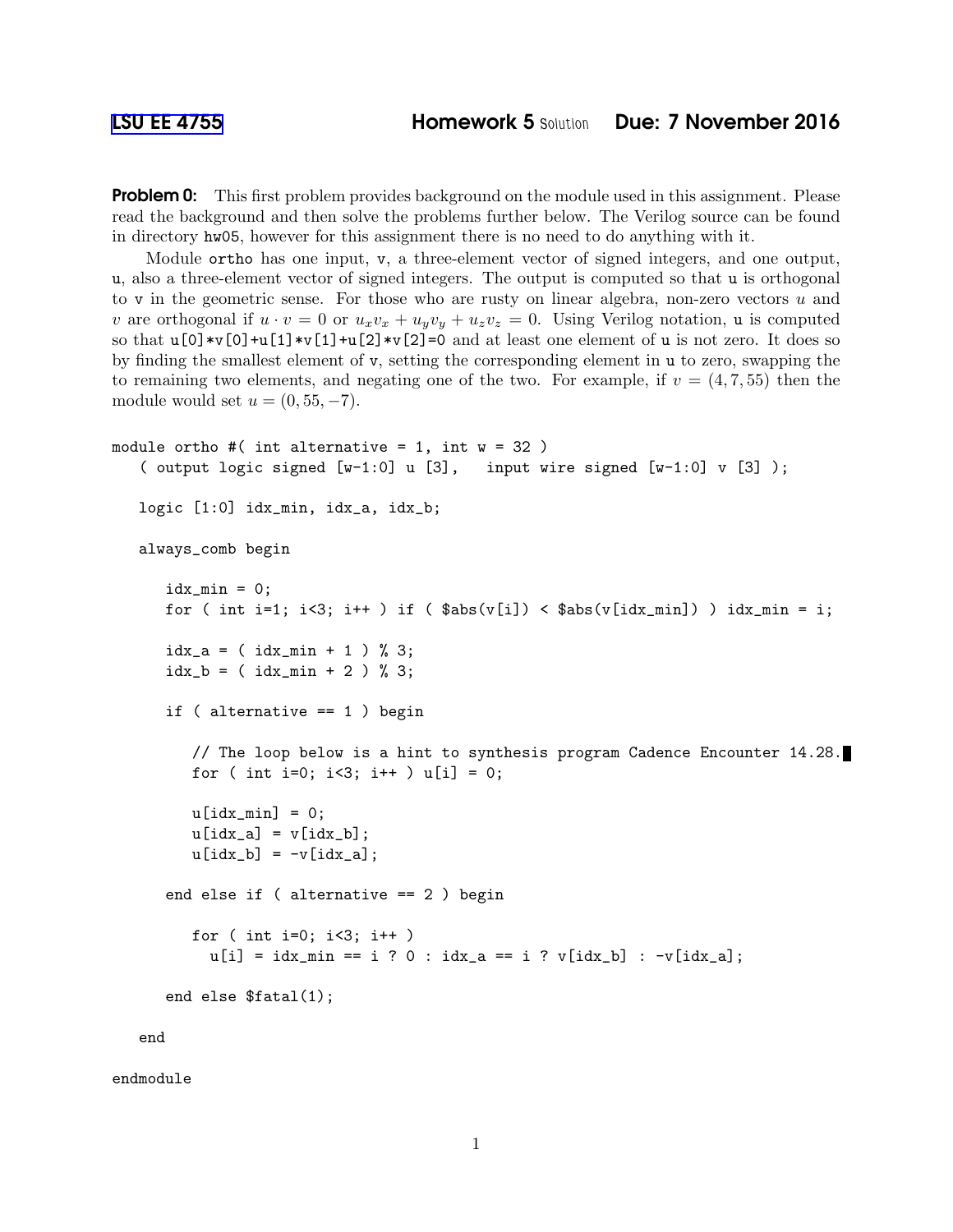Important: For all problems below in which hardware is shown:

- Clearly show inputs and outputs of ortho.
- Try to draw diagrams showing all hardware for ortho and refer to parts of the diagram in your answers below.

Complete solution appears below. See the problems for detail.



**Problem 1:** Consider the following part of the module:

```
idx\_min = 0;for ( int i=1; i<3; i++ )
if (\frac{1}{2}) \leq \frac{1}{2} (v[idx_min]) ) idx_min = i;
```
(*a*) Show the hardware that will be synthesized for this fragment. (Please refer to the entire module when determining what will be synthesized.) Make reasonable optimizations. (See the next subproblem.) In this subpart show abs as a box.

Un-optimized and optimized solution appears below. In the un-optimized solution absolute value units appear at the output of the index operation multiplexors (the multiplexors implementing v[idx\_min]), whereas in the optimized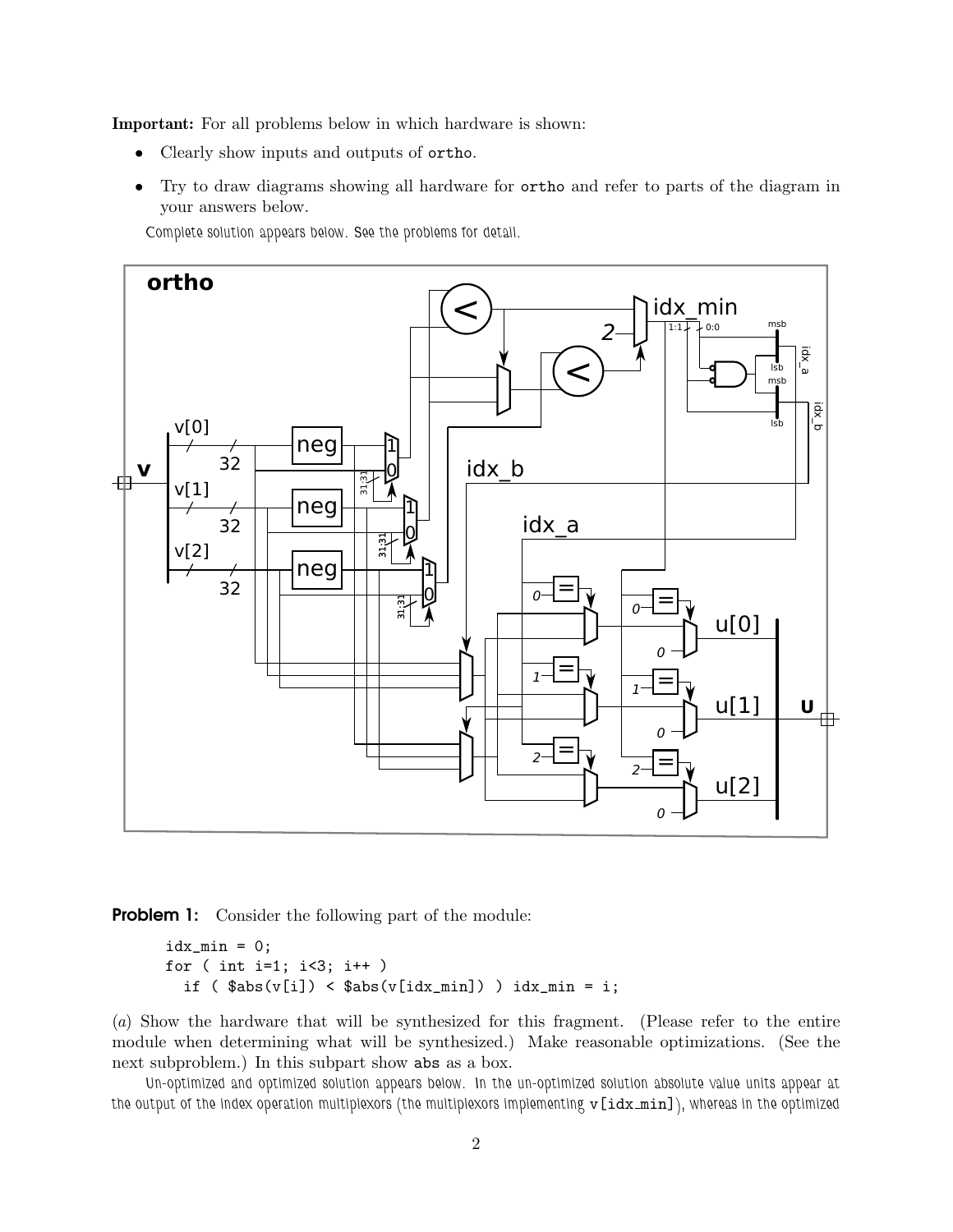solution the absolute value is computed earlier. In the optimized version one index operation mux is removed entirely, in the other an input is eliminated. (See the midterm exam solution.) As shown in Problem 3, the absolute value hardware is shared with the hardware used for negation.





(*b*) The synthesis program synthesizes hardware that contains four absolute value units for this code, even with effort set to high. Explain why four is too many, perhaps by referring your own version that uses fewer absolute value units.

See the solution to the part above.

**Problem 2:** Consider the part of the module below: Show the hardware that will be synthesized for this code, taking into consideration that idx\_min is two bits. *Hint: This is easy. Just consider all possible values of* idx\_min*.*

```
idx_a = (idx_{min} + 1) % 3;idx_b = (idx\_min + 2) % 3;
```
Solution appears below. The most important point is that there is no hardware to compute the remainder (modulo), which would be costly, nor are there adders. Drawing a truth table will show that only a single gate is needed.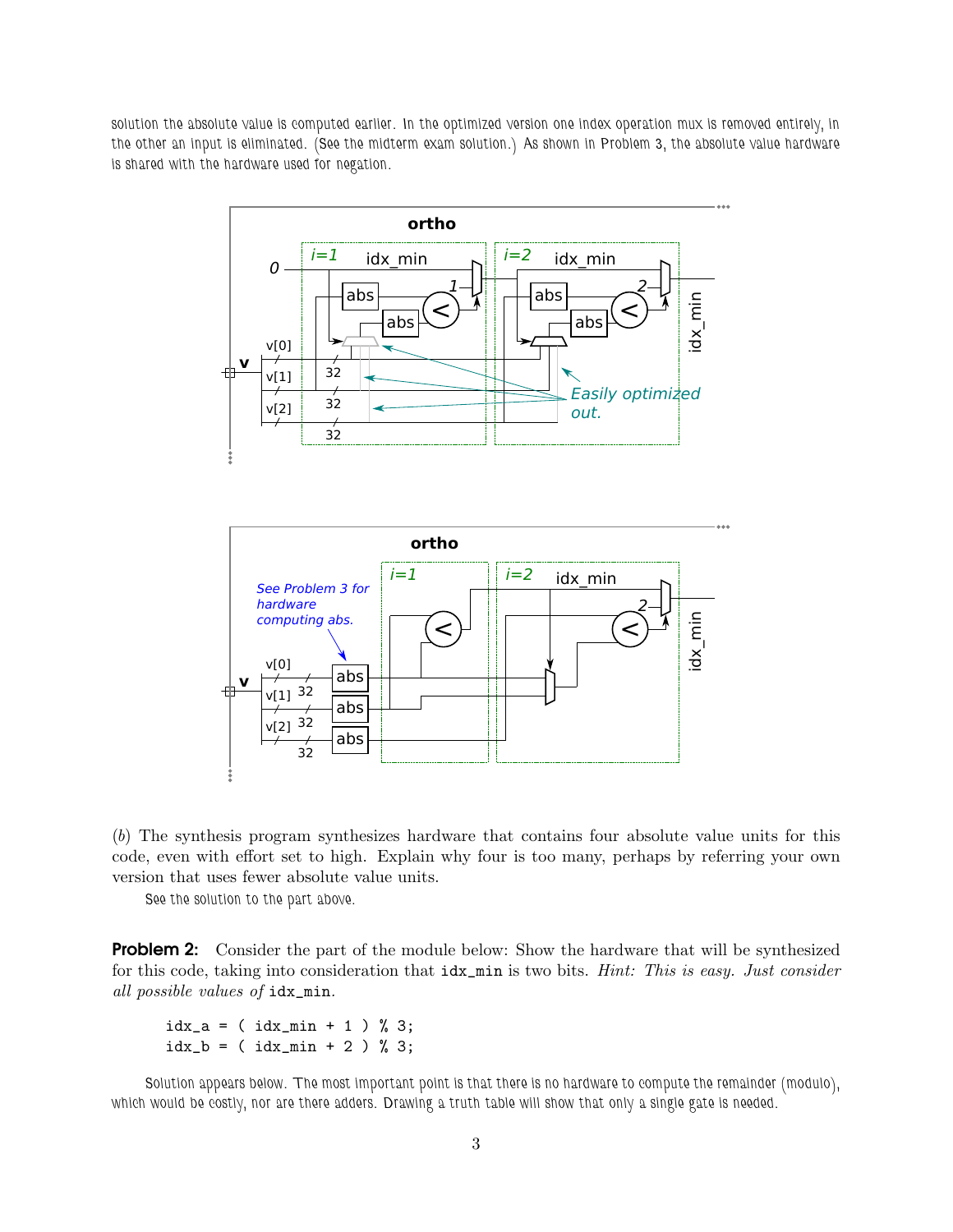

**Problem 3:** Show the hardware that will be synthesized for the alternative 2 code, below, after optimization. As with the other problems, take into account the rest of the module. Look for opportunities to optimize  $-v$  [idx\_a] taking advantage of hardware for abs.

```
for ( int i=0; i<3; i++ )
```
 $u[i] = i dx_{min} == i ? 0 : idx_a == i ? v[idx_b] : -v[idx_a];$ 

Solution appears below. Since this part needs negation (computing  $-x$ ) and the hardware computing idx min needs absolute value, which uses negation, this part computes the absolute value. Negation itself of a 2's complement value is computed by negating the bits and adding one. If the negated value were only needed for an adder, or adder-like hardware, then the adder could be eliminated.